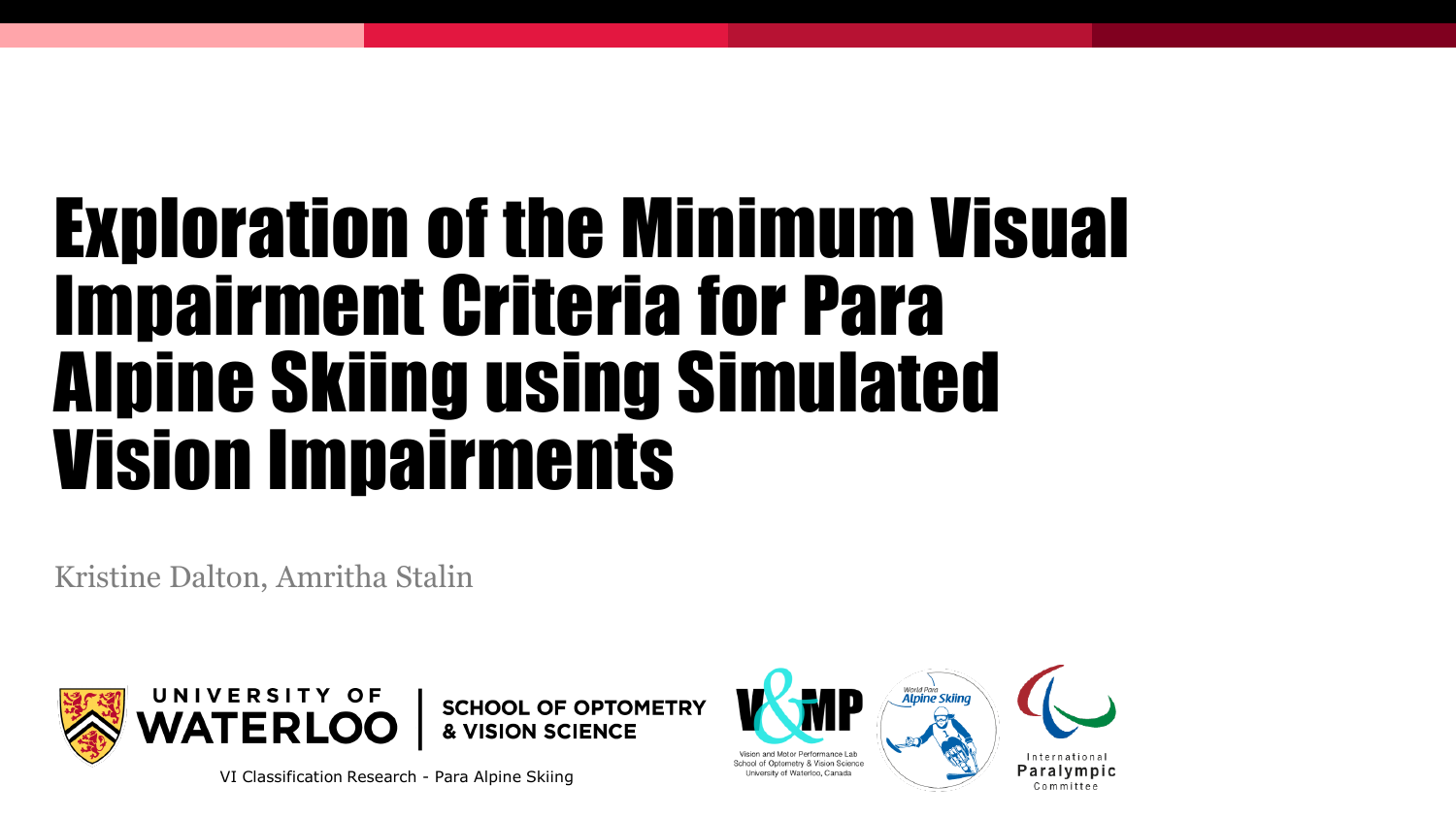#### **Disclosures**

- Funded by an **International Paralympic Committee Classification Research Grant** (with World Para Snow Sport).
- Additional funding provided by **University of Waterloo**



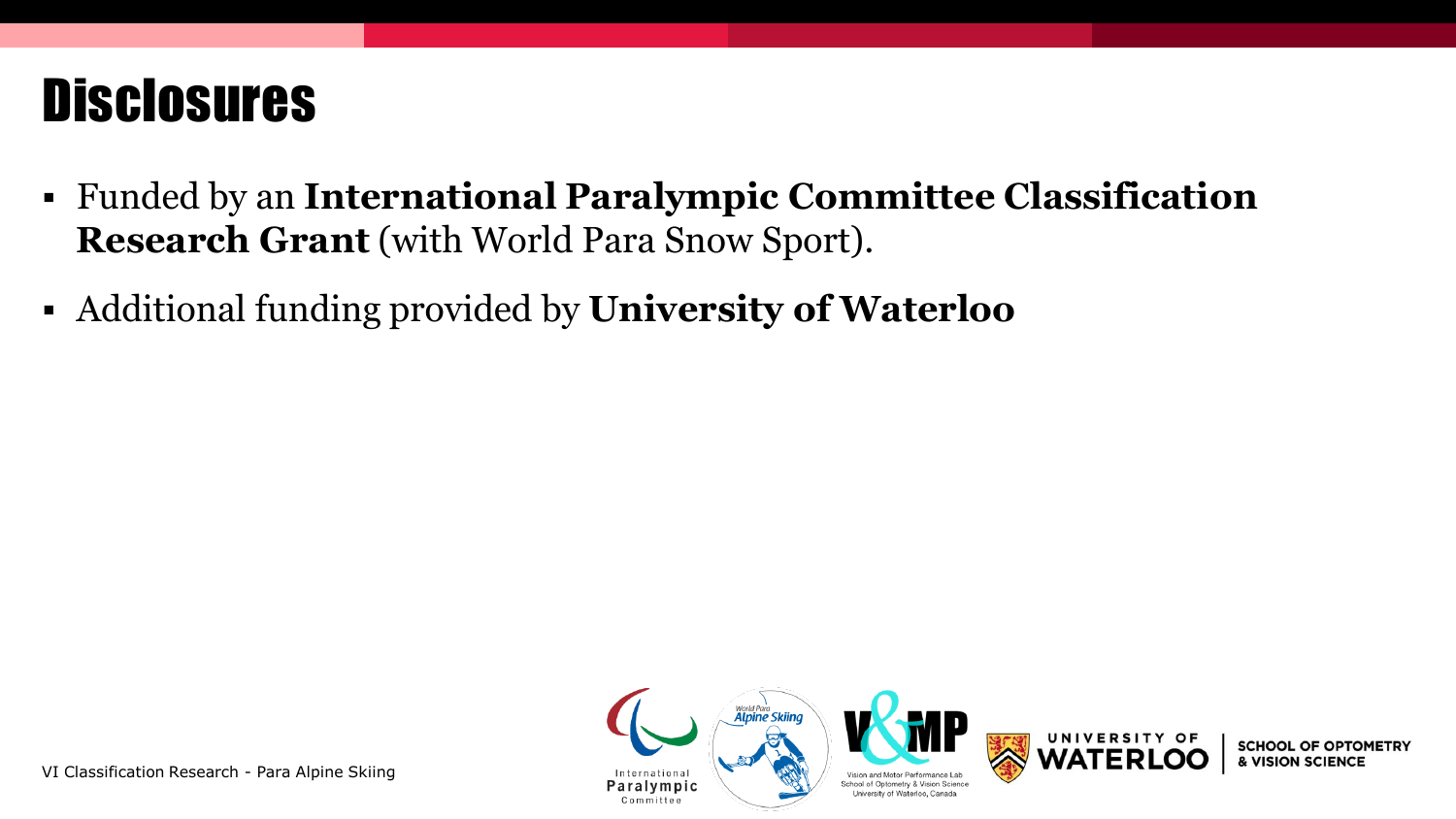## INTRODUCTION

- Classification
	- 1) Minimum impairment criteria
	- 2) Sport classes for competition
	- Evidence-based and sport-specific
- The purpose of this project was to investigate the minimum vision impairment criteria for Para Alpine Skiing

1. IPC Athlete Classification Code: Rules, Policies and Procedures for Athlete Classification, July 2015

VI Classification Research - Para Alpine Skiing

**Alpine Skiind** International Paralympic Committee





**SCHOOL OF OPTOMETRY** & VISION SCIENCI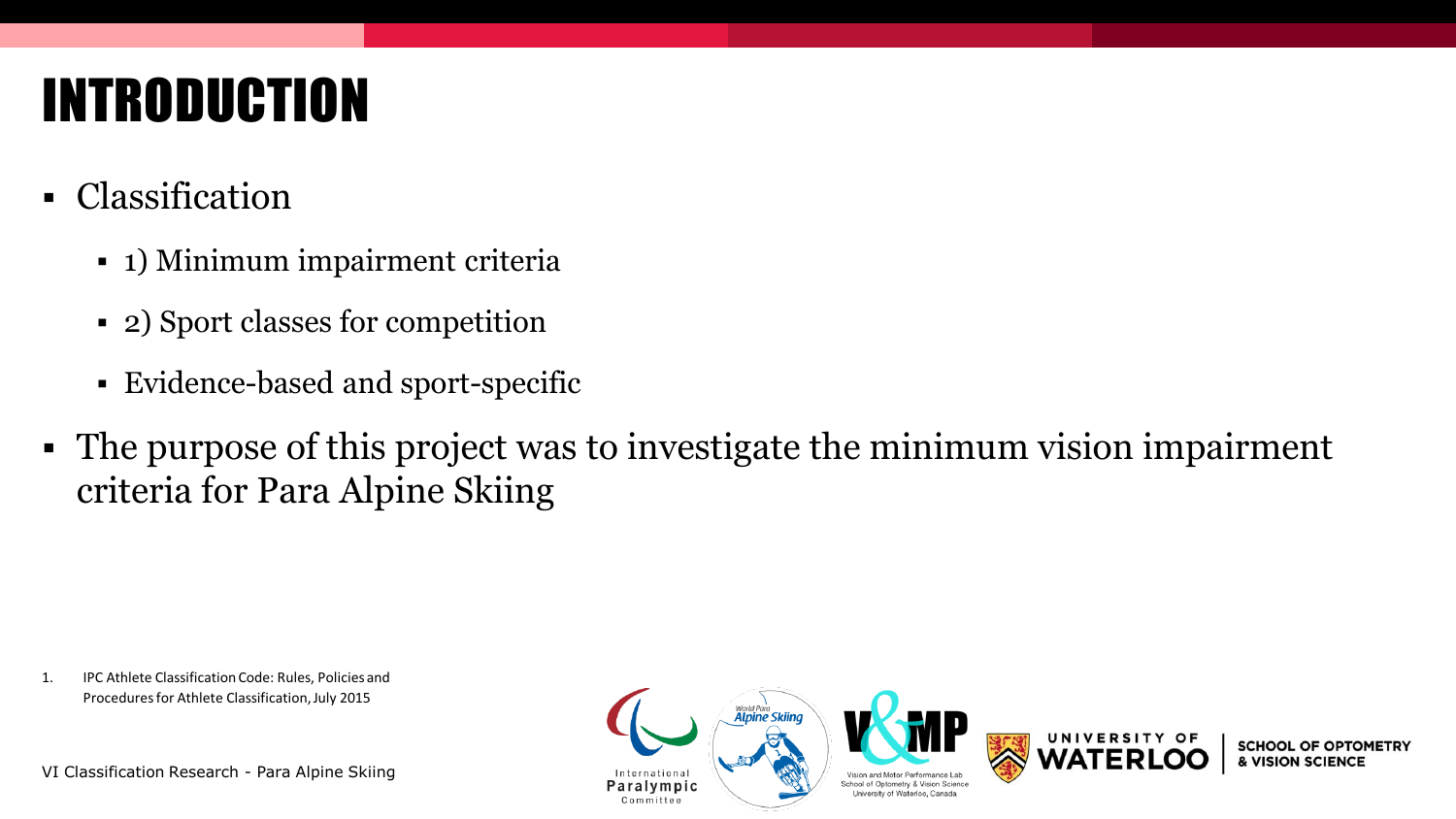#### **METHODS**

- Within-subjects repeated measures study design
	- Experienced skiers with normal sight were asked to ski with simulated vision impairments
	- Visual Acuity + Contrast Sensitivity Impairments
		- Cambridge Sim Specs
	- Visual Field Impairments
		- Bespoke goggles
	- Visit 1: Visual function assessment + skiing experience questionnaire
		- Static Visual Acuity, Contrast Sensitivity, Visual Field Extent
			- Habitual vision and simulated impairments
	- Visit 2: On snow assessment
		- National Sports Center for the Disabled, Winter Park, USA





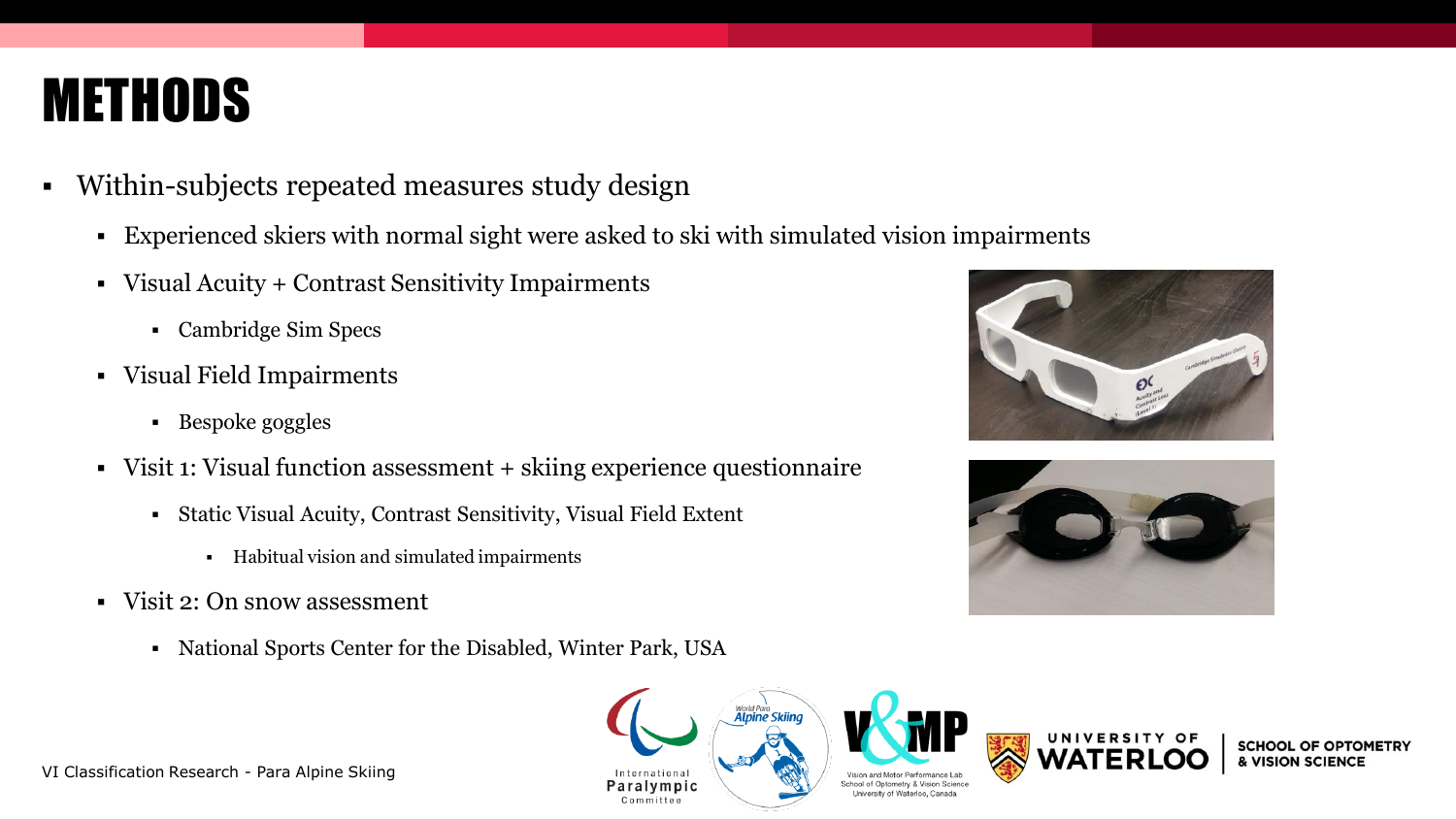### VISIT 1

- Visual Acuity
	- ETDRS and BRVT charts (logMAR)
	- 0.1 logMAR to 1.6 logMAR
- Contrast Sensitivity
	- MARS charts (logCS)
	- 1.7 logCS to 0.1 logCS
- Visual Fields
	- Arc Perimetry with an Esterman Scoring Grid
	- 85% to 20% visual field extent









**SCHOOL OF OPTOMETRY & VISION SCIENCE** 

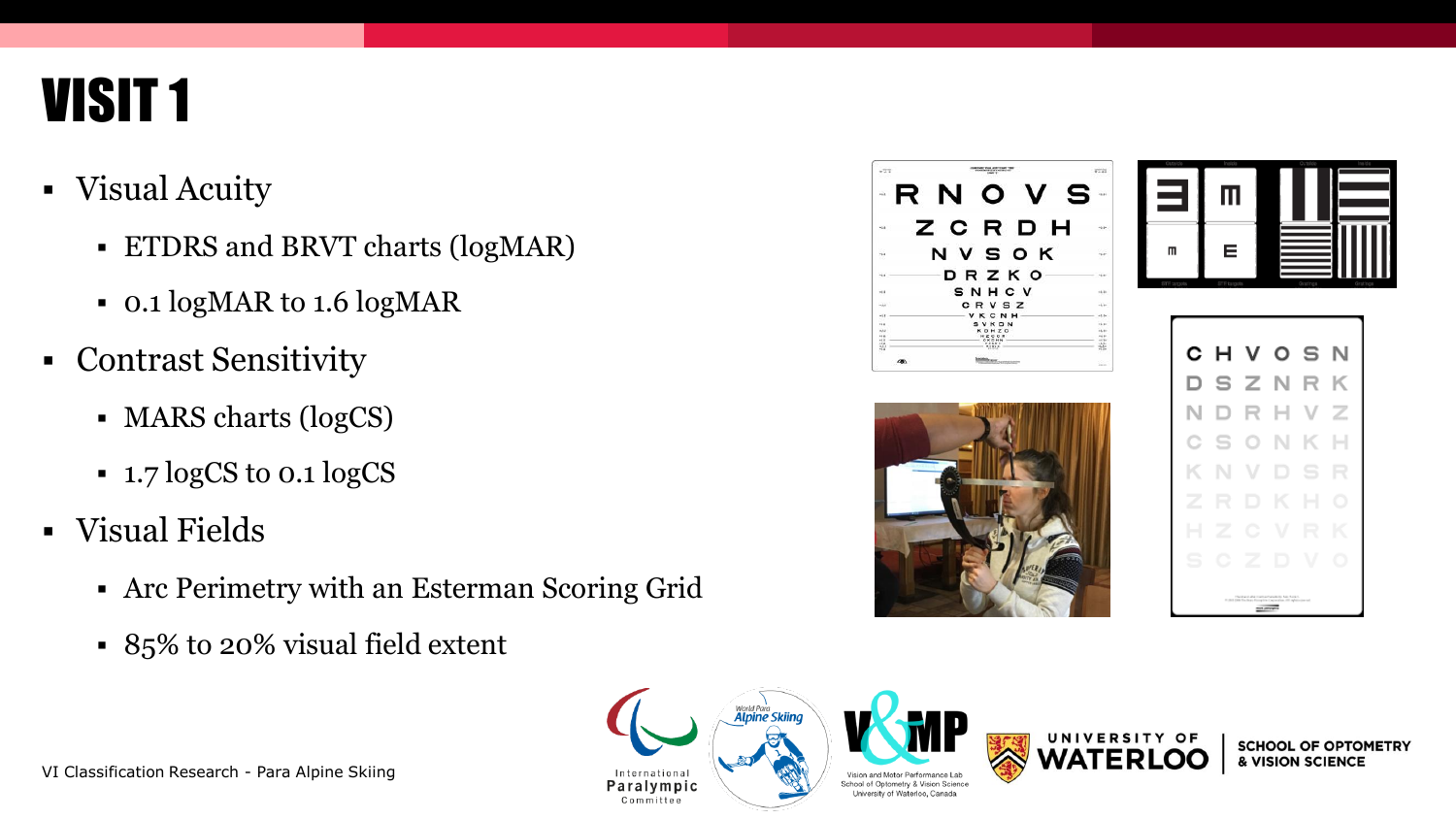### VISIT 2

- 20 skiing trials total
	- 2 x 10 gate GS courses; 10 trials per course
		- Goal: maintain consistent 70 to 80% pace across trials
	- First and last trials on each course were always with clear goggles
		- 4 trials total; minimum 2 clear trials per course
	- Middle 16 trials total (8 per course) included:
		- 2 clear goggle trials
		- 8 visual acuity + contrast sensitivity impairments
		- 6 visual field binocular visual field impairments
			- All randomly assigned across both courses







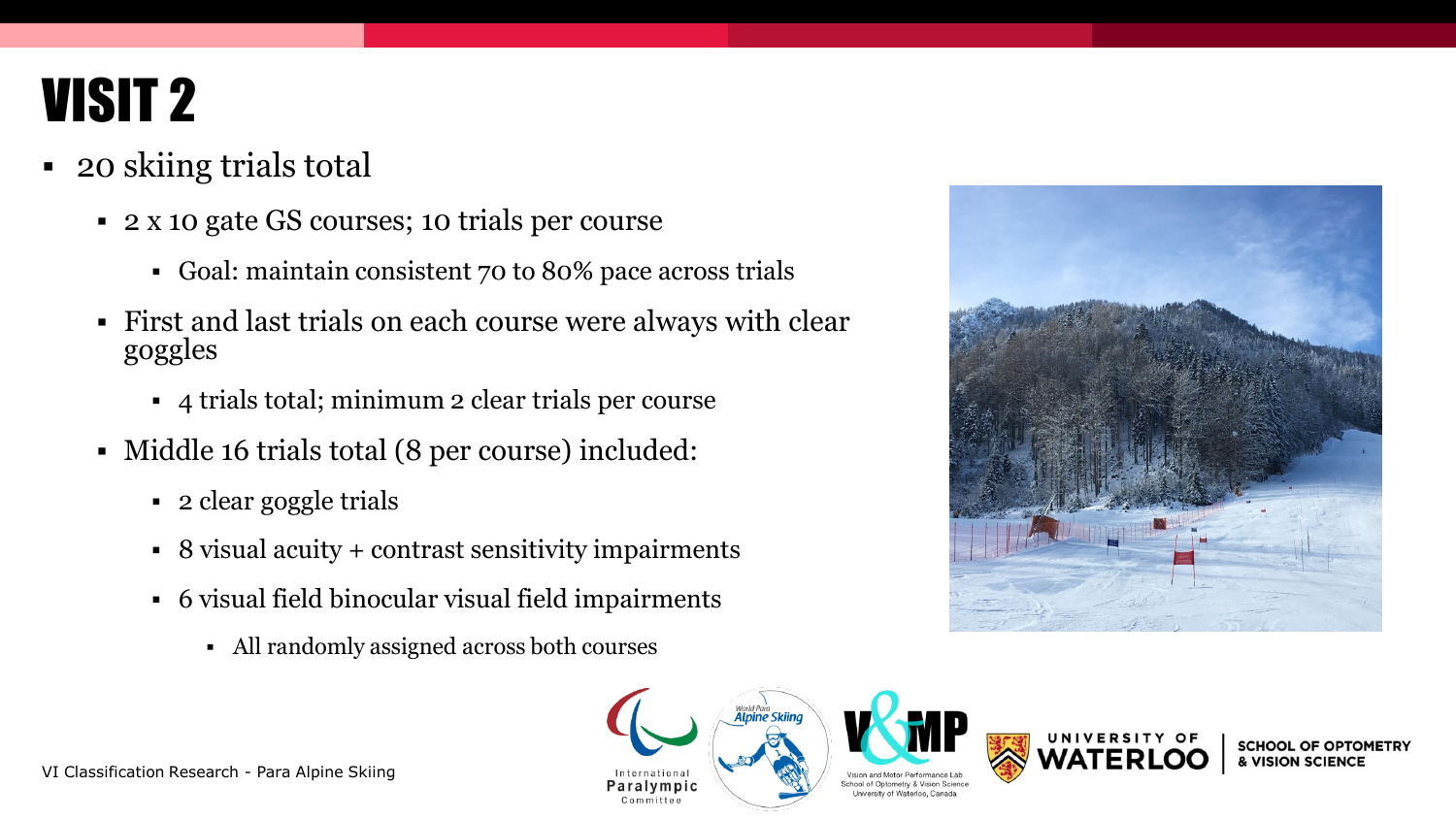# STATISTICAL ANALYSIS

- **Shapiro Wilk test, Q-Q plots to check normality**
- Friedman's 2-way Analysis of Variance ( $p<0.05$ ) with Dunn post-hoc test
	- Fatigue effects, order effects, simulated impairment effects
		- Dependent variable: Time to complete each run compared to baseline (per course)
- Receiver operator analysis (ROC) was used to identify optimal impairment level
	- Youden's J: maximum sensitivity and specificity overall (optimum criteria)
		- Sensitivity: correctly identify skiers with vision impairments
		- Specificity: correctly identify skiers without vision impairments

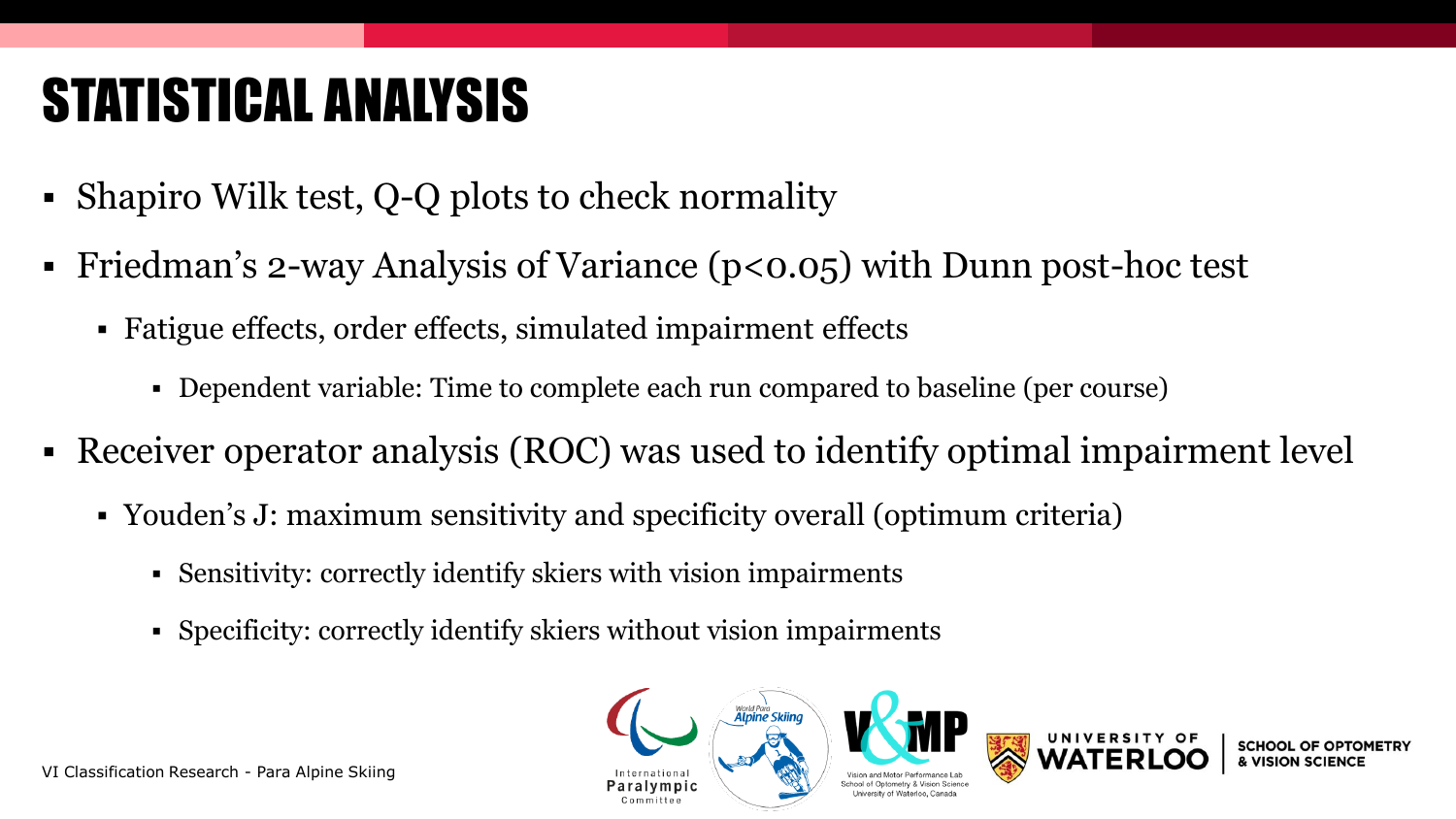### POPULATION

- 11 male sighted, experienced Alpine skiers
	- Age:  $37.91 \pm 18.9$  years (17 to 64 years)
	- Experience:  $29.91 \pm 14.88$  years (15 to 58 years)
	- Skiing Hours per Week:  $22.45 \pm 13.62$  hours (6 to 42.5 hours)
	- Ski club racers (n=5), Masters ski racers (n=3), coaches (n=3)





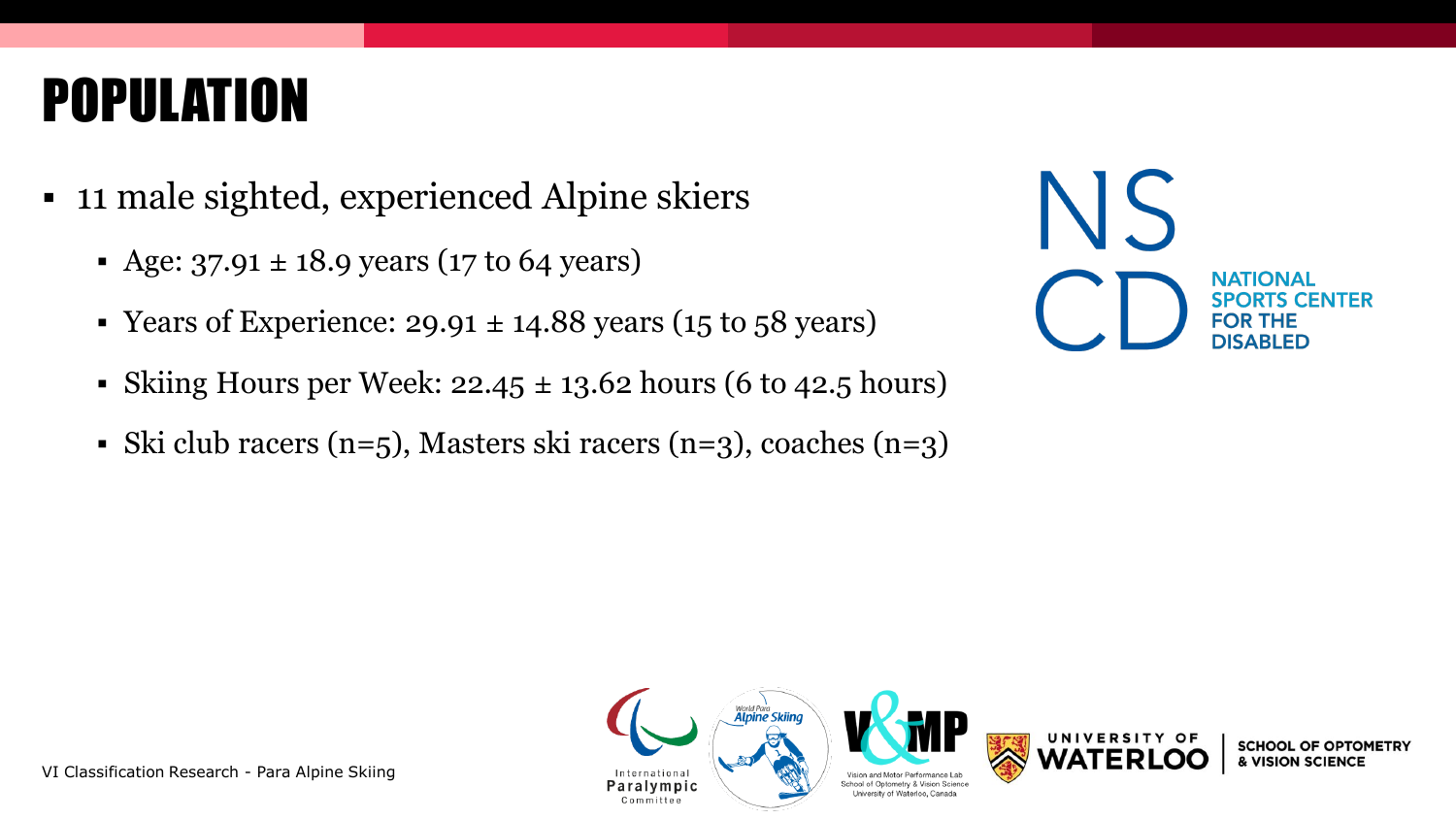# FATIGUE EFFECTS

- No difference in race time was found across the clear goggle trials on either course
	- **Skiers could maintain a consistent race pace**
	- **Average race time of clear goggle trials = BASELINE**
		- Calculated for each course
	- All simulated impairment trials compared to baseline time (per course)

International

Paralympic Committee

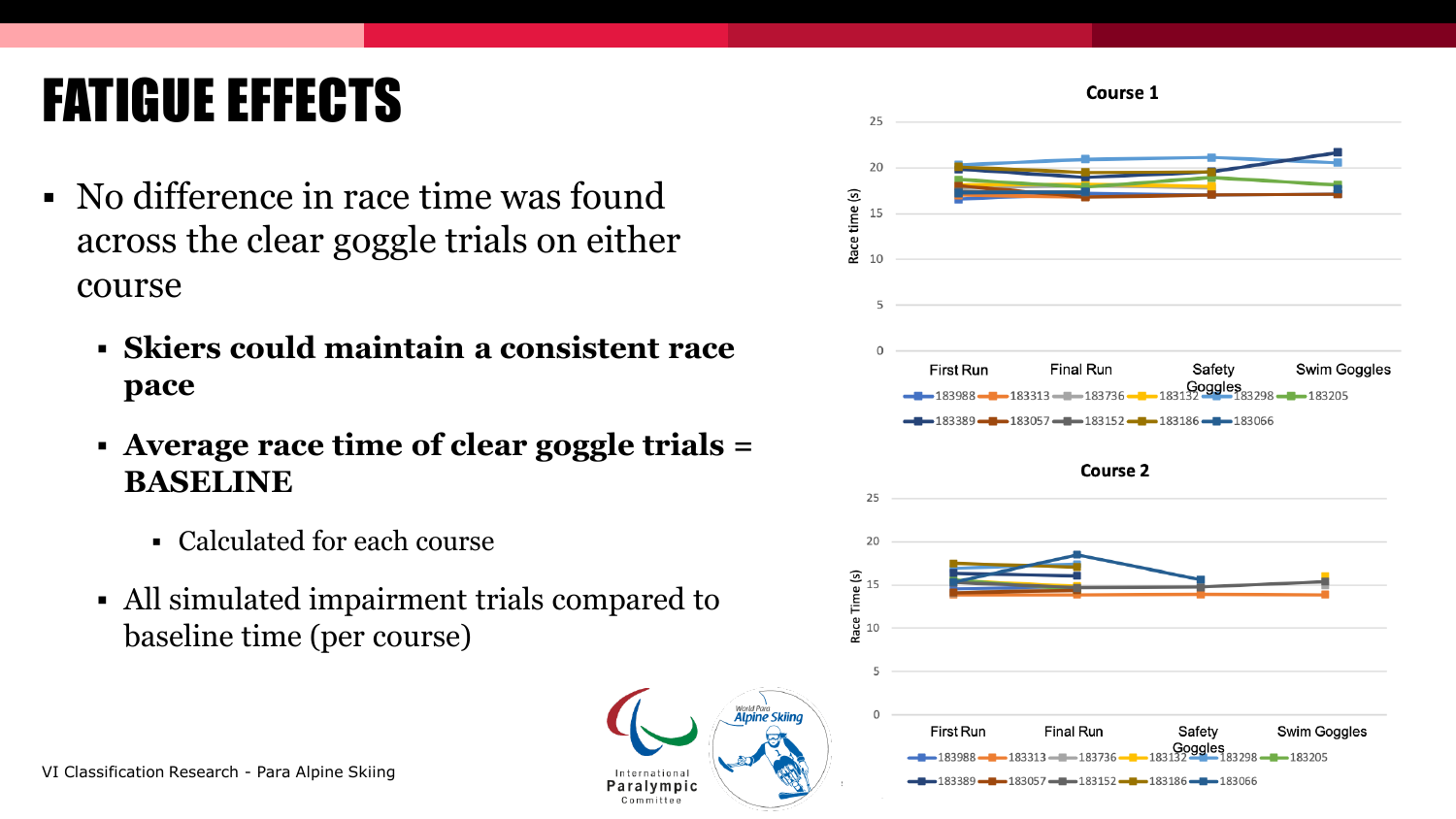### ORDER EFFECTS

- There was a significant order effect found on Course 2 only
	- **Fifth and ninth runs on course 2 were significantly slower than other trials (** $p<0.01$ **)** 
		- **■** Proportion of severe impairments was much higher on these two runs  $(64\% \text{ vs. } \leq 46\%)$

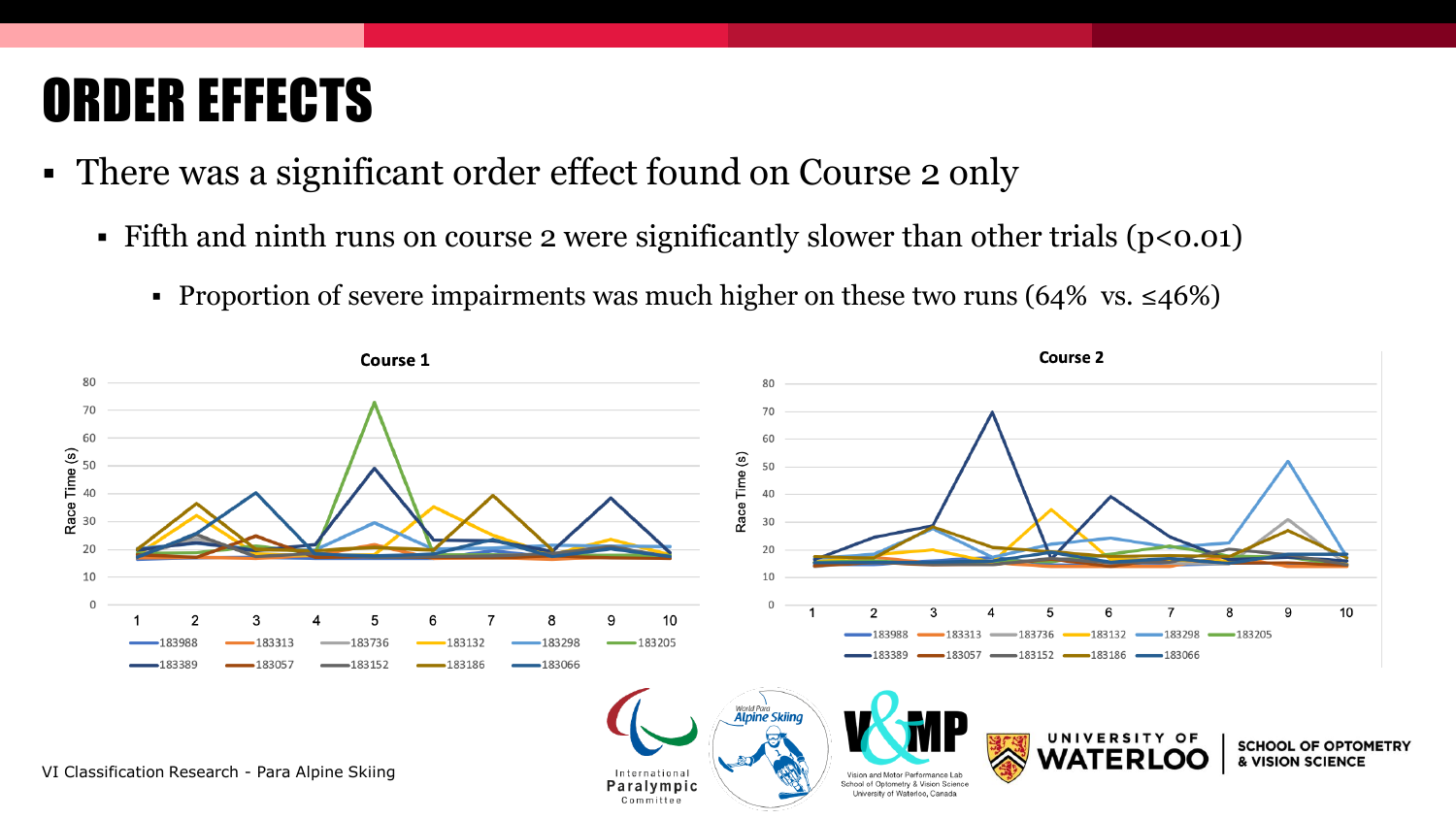#### VISUAL ACUITY & CONTRAST SENSITIVITY

- Skiing performance decreased gradually with increasing impairment
	- Significant decrease in performance  $(p<0.05)$  from Level  $5$ 
		- VA: **1.20 logMAR**
		- CS: **0.60 logCS**



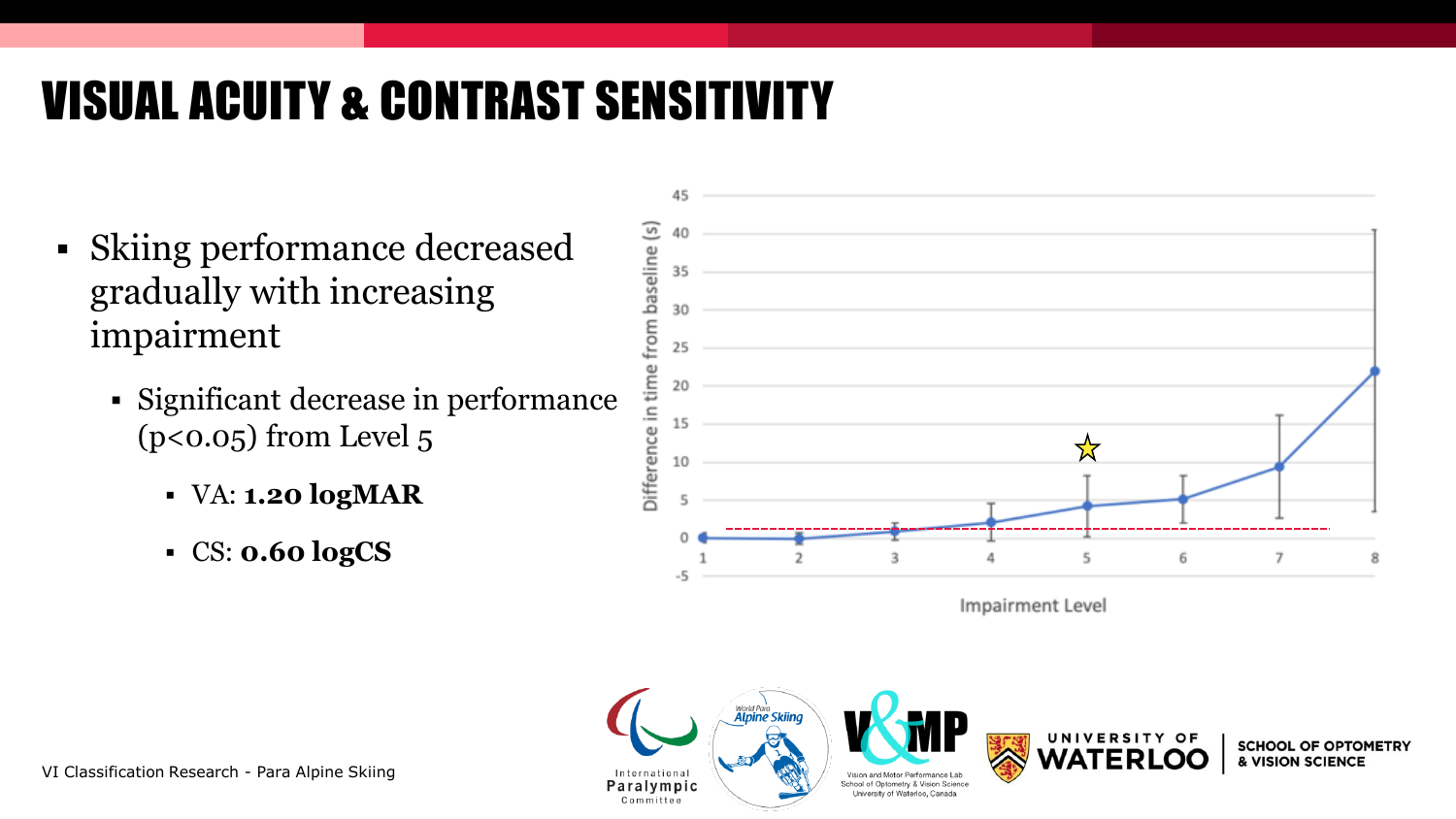### VISUAL ACUITY

- $\blacksquare$  Max Youden's  $J = 0.81$  at  $0.59$  logMAR
	- Sensitivity =  $0.93$ , Specificity =  $0.88$
- Youden's  $J = 0.70 \ @ \ B3 (1.0 \log \text{MAR})$ 
	- $\blacksquare$  Sensitivity = 0.73, Specificity = 0.98

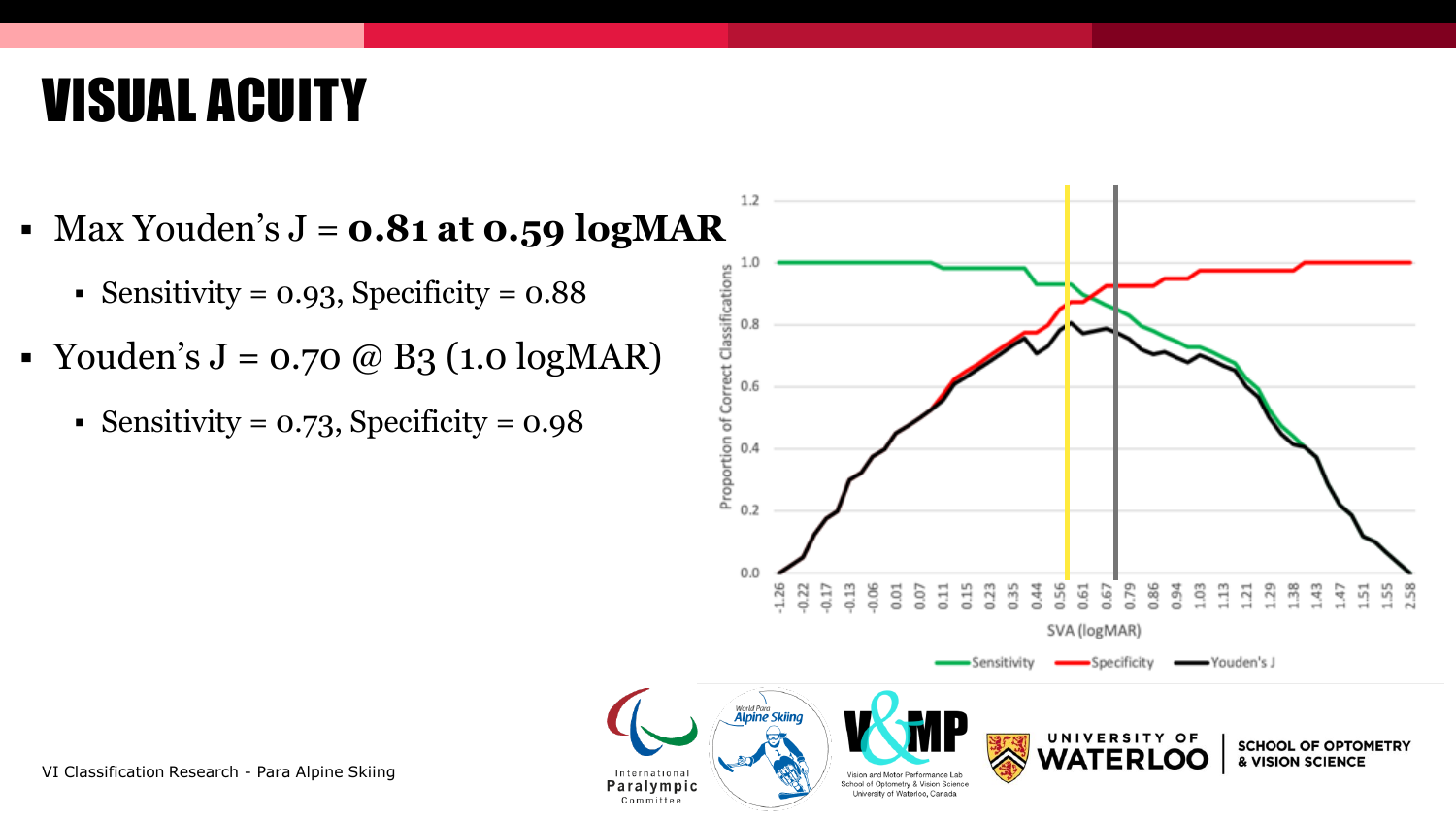# CONTRAST SENSITIVITY

▪ Max Youden's J = **0.78 at 1.14 logCS**

Committee

▪ Sensitivity: 0.81, Specificity: 0.74

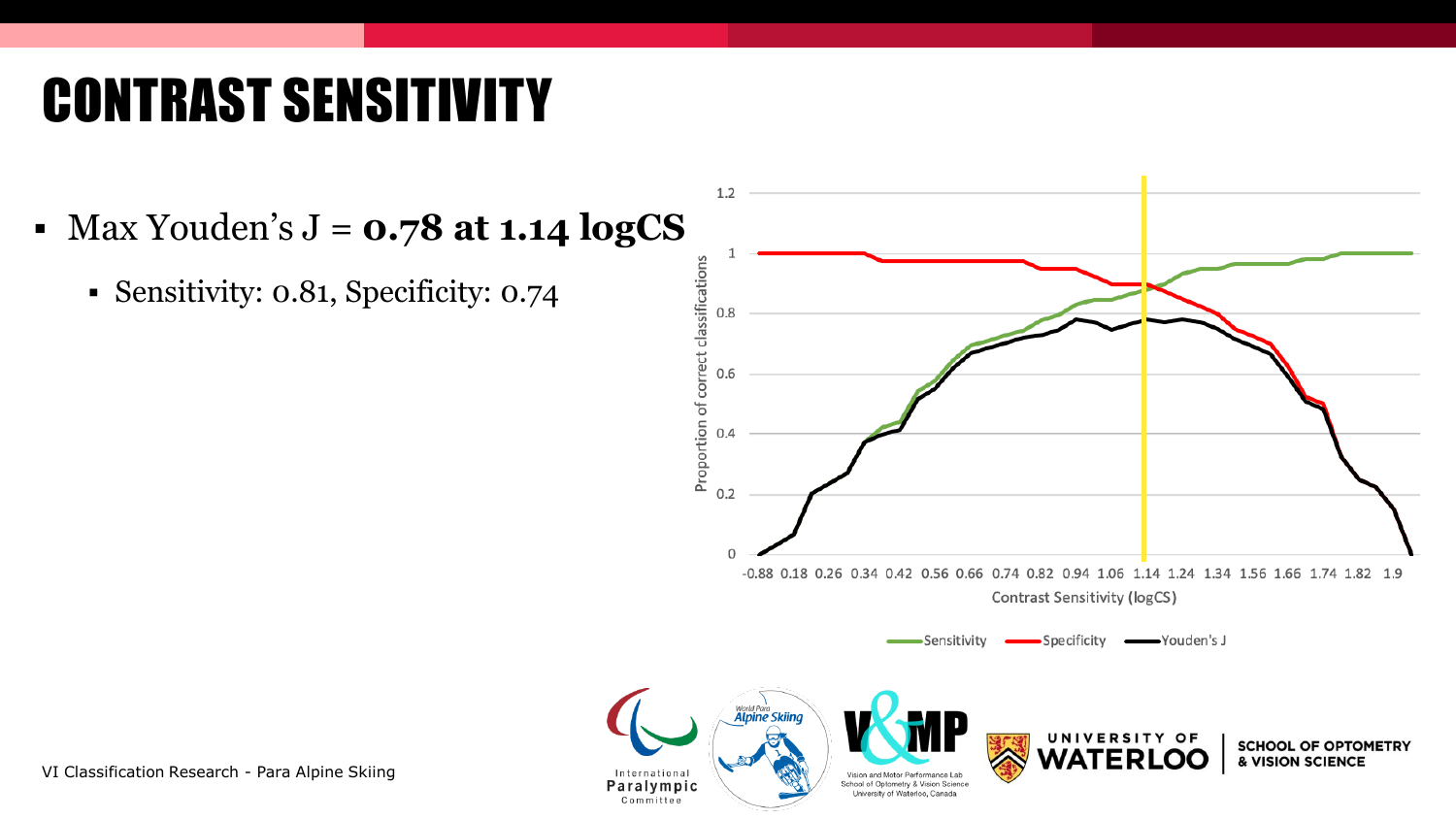### VISUAL FIELD

- Skiing performance decreased gradually increasing impairment
	- Significant decrease in performance  $(p<0.05)$  from Level  $5$ 
		- VF: **30.8% extent**







**SCHOOL OF OPTOMETRY** & VISION SCIENCE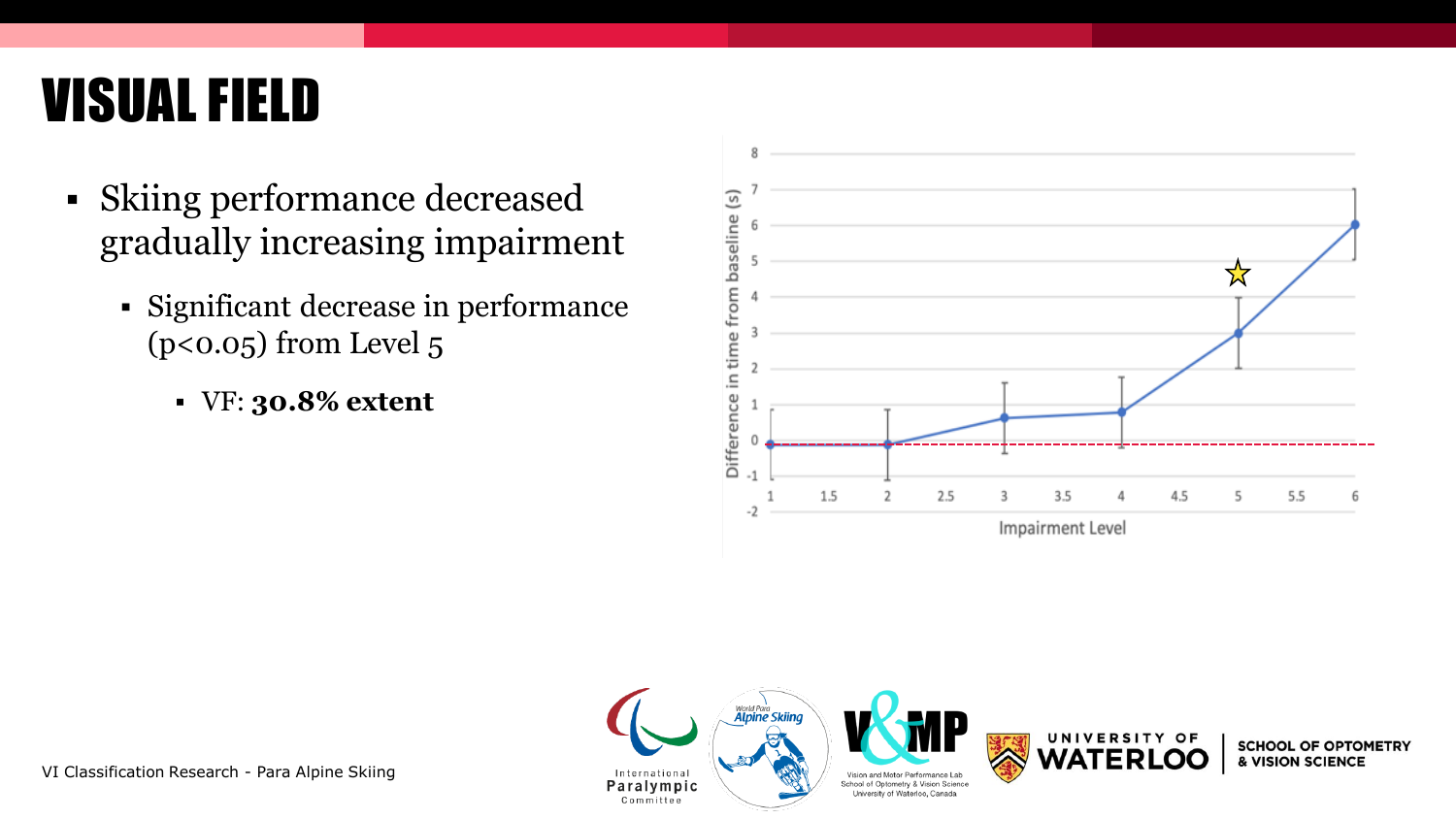### VISUAL FIELD

• Max Youden's  $J = 0.59$  at  $54.2\%$  extent  $12$ 

Committee

- Sensitivity: 0.88, Specificity: 0.71
- Youden's  $J = 0.22$  at B<sub>3</sub> (21.7% extent)
	- Sensitivity: 0.29, Specificity: 0.93

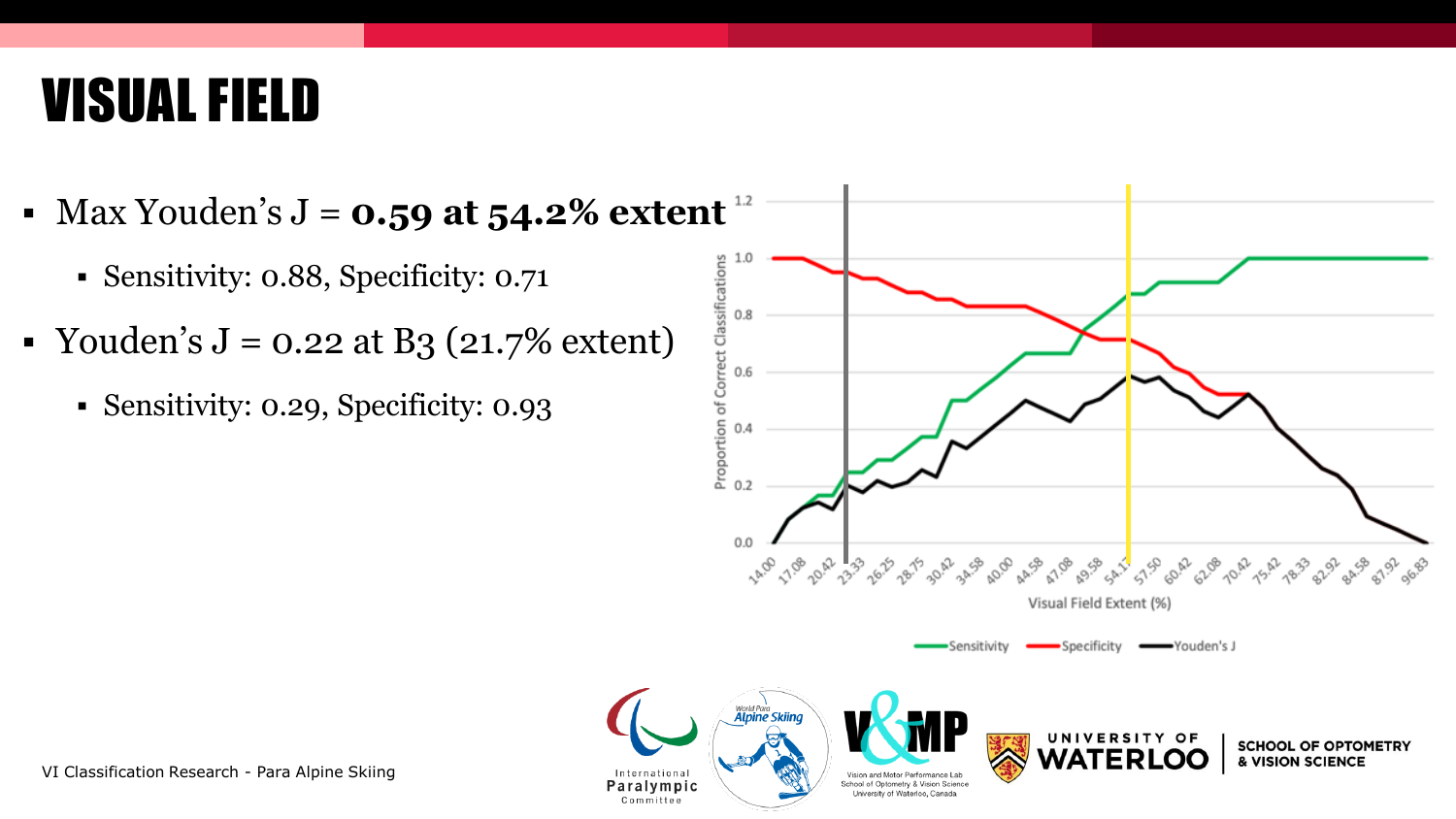

- Mild reductions in visual acuity, and moderate reductions in contrast sensitivity and visual field appear to affect skiing performance
	- Visual Acuity: 0.6 logMAR
	- Contrast Sensitivity: 1.1 logCS
	- Visual Field: 54% extent
- The results of this study will help to inform the minimum visual impairment criteria for Para Alpine Skiing